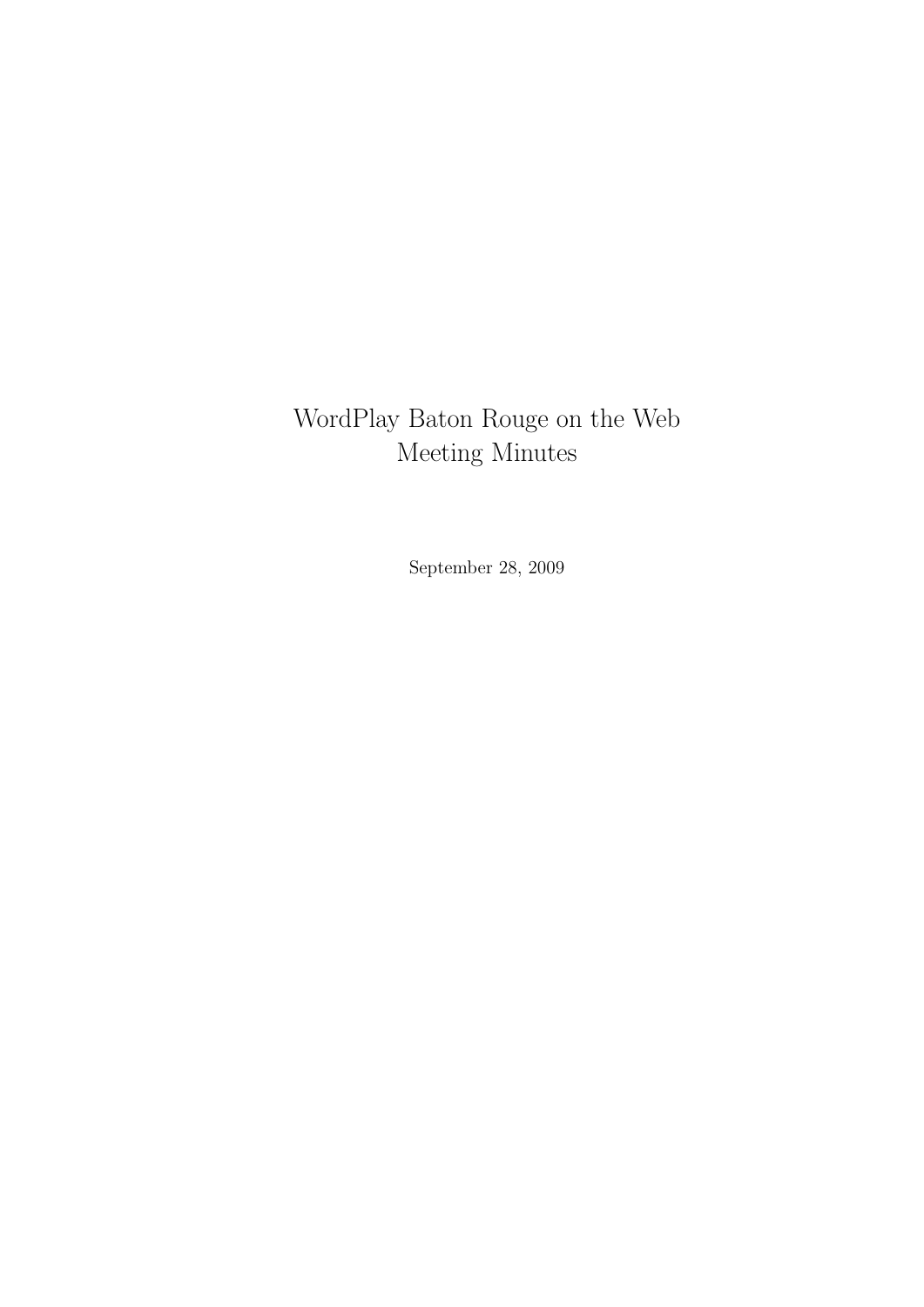# September 11, 2009

## Agenda

• Discuss what he would like our group to provide on their website and future meeting times.

## Attendees

• Eric Totte, Bridget Kovacs, Donney Rose (WordPlay Program Manager)

## Duration

• 4:30 pm - 5:40 pm

- 1. He would like us to research on what the best free software or service would be to create the website or if he would need to pay and upgrade what he is currently using.
- 2. He also let us know he wants the website to be very interactive and wants the children to decide exactly what should be on it.
- 3. Therefore, we will be having either weekly or two to three times a month meetings with the kids and himself to let us know what they would like to add or change with the website.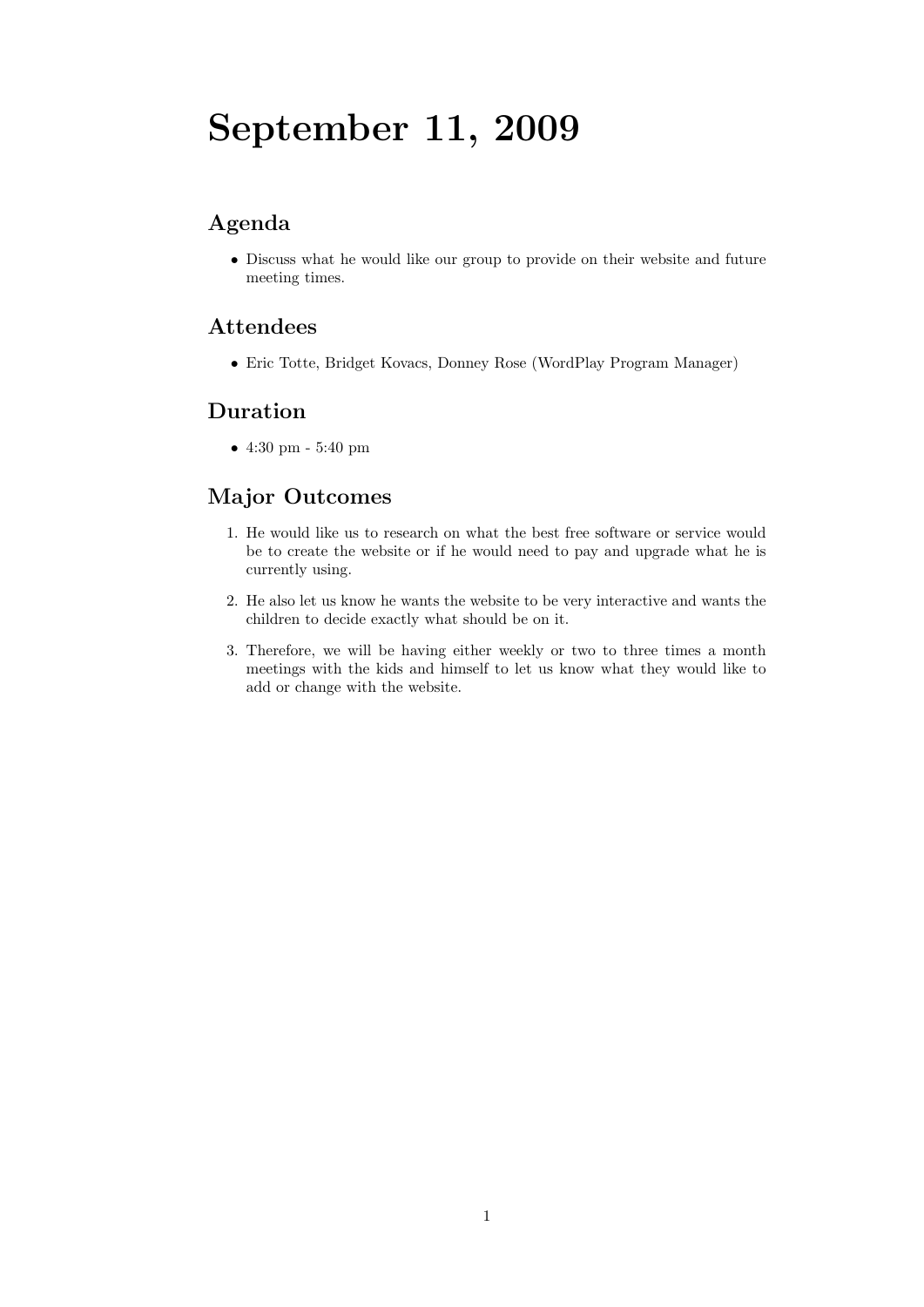# September 13, 2009

## Agenda

- Bridget and Eric are to inform other group members of the results of the client meeting on Friday, (September 11)
- Discuss possible solutions that would meet the needs of WordPlay
- Establish regular weekly meeting time
- Establish some sort of group organization

#### Attendees

• Trey Miller, Eric Totte, Bridget Kovacs, Zachary Dever

### Duration

• 2:30 p.m. - 4:30 p.m.

- 1. Google group website, mailing list and calendar has been established for group organization.
	- (a) This allows us to keep track of all email conversations between group members
	- (b) Also allows for a centralized place to keep all group documents, and allows multiple people to edit the same document.
	- (c) Beneficial because all documents and email conversations can be reviewed/generated/edited on a centralized website which the whole group can access
- 2. We will as of now be meeting client every Friday at 4:00 p.m., but will change this as two group members are not available at this time and we will it is beneficial for all members to meet with the client on a regular interval.
- 3. Currently WordPlay is using a limited free version of moonfruit (an online WYSIWYG website editor). This limits him to using basic static html/css text on his website. He wants to be able to have multimedia content (pictures/audio/video) as well as allowing the kids to add their own content to the website.
- 4. WordPlay does not have lots of money to spend on upgrading to the full version of moonfruit.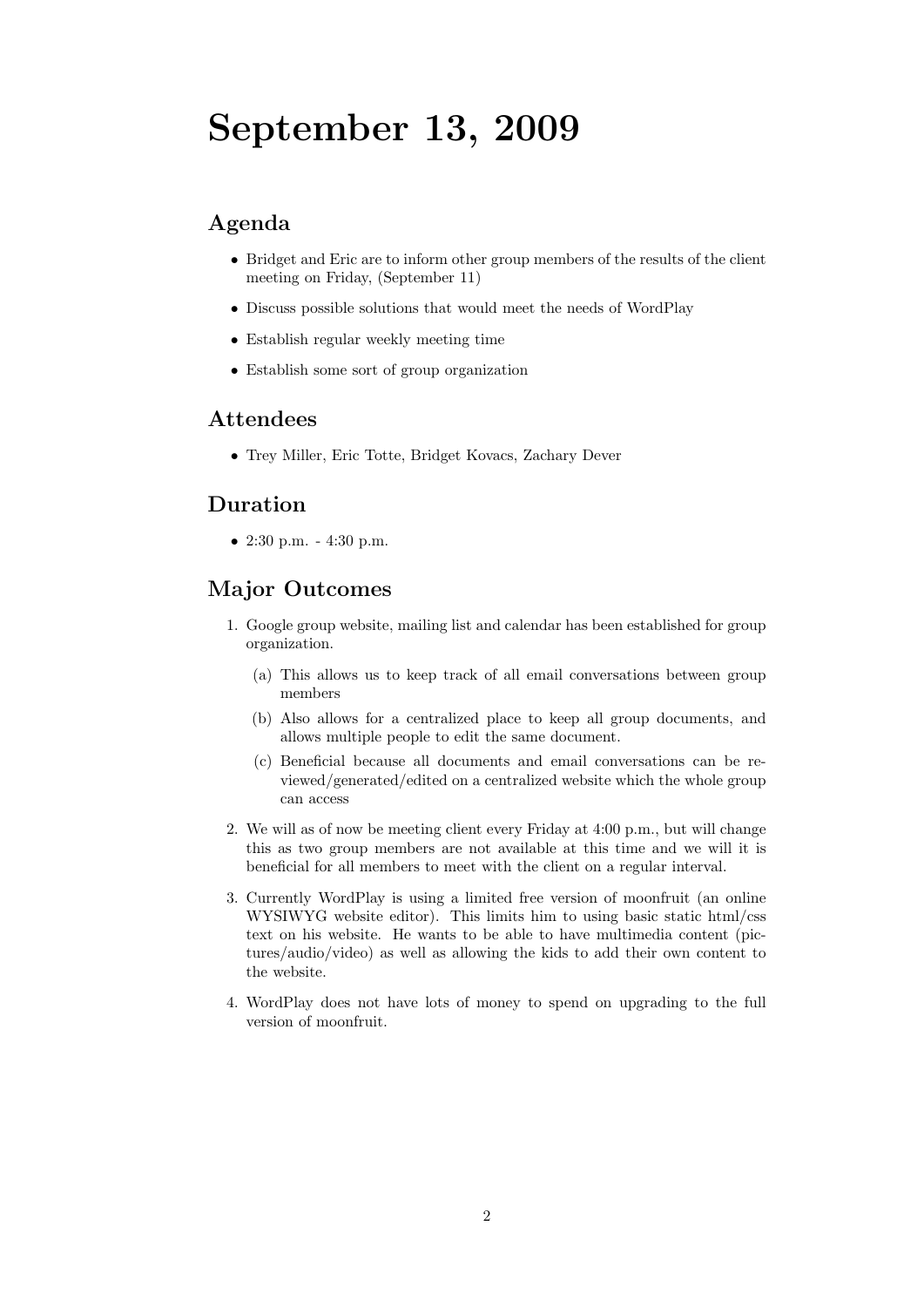# September 14, 2009

## Agenda

- Create functional specification
- Format project desctription
- Discuss possible designs for the website

#### Attendees

• Trey Miller, Zachary Dever

#### Duration

• 2:00 p.m. - 4:00 p.m.

- 1. We put the project description into LaTeX and formatted it to be consistant with the other documents.
- 2. We wrote a simple function description document for what we saw as possible functions needed on the website.
	- (a) We listed only limited functions because the clients opinion will be needed before we take the design a step further. We will discuss this with the client in the weekly meeting on Friday afternoon.
- 3. We discussed possible designs for the website
	- (a) We want a homepage for general communication of WordPlay business
	- (b) A section of the site will be devoted to user content and will support commenting and peer review.
	- (c) There will be a media section for WordPlay to publish pictures and videos of events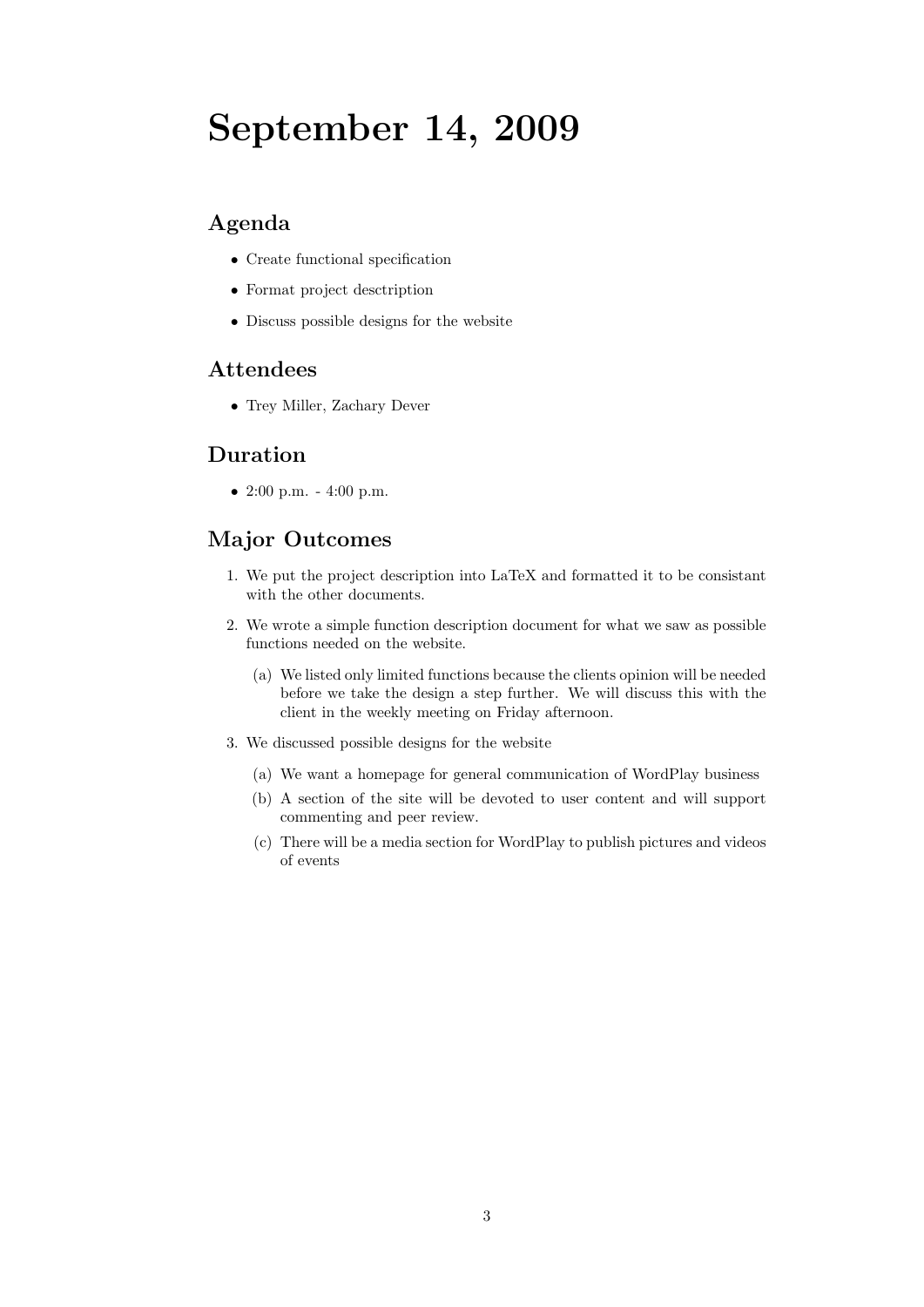# September 18, 2009

## Agenda

- Fomalized past meeting agendas from notes gathered
- Contact client to verify meeting time

### Attendees

• Trey Miller, Zachary Dever

### Duration

• 11:30 a.m. - 1:00 p.m.

- 1. Typed and typeset in LaTeX the agendas for the 9/13 and 9/14 meetings from the notes gathered at the meeting
- 2. Trey called the client to confirm the meeting this afternoon at 4:30pm. Donney said the meeting wasnt planned until next Friday (9/25) instead of this afternoon (9/18). We rescheduled the meeting to Wednesday at 11am so Zack and Trey can attend the meeting. We agreed to meet weekly at this time for the rest of the semester.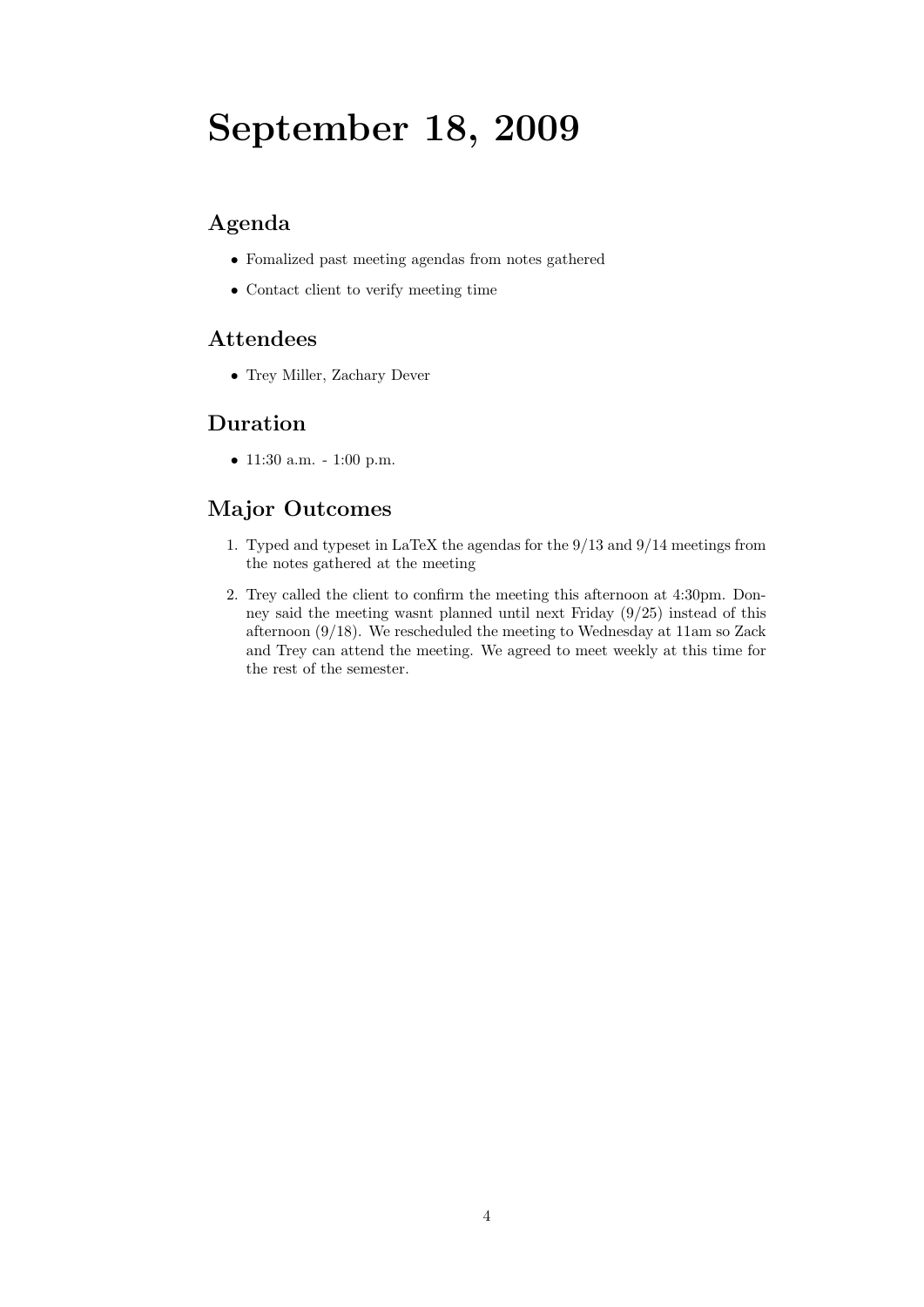# September 20, 2009

### Agenda

- Briefly go over group communication and responsibilities
- Draw up potential designs for the website
- Look into potential hosting/maintenance options for the site (Drupal, etc.)
- Discuss our client meeting agenda

#### Attendees

• Trey Miller, Eric Totte, Bridget Kovacs, Zachary Dever, Thomas Gary

### Duration

• 4:20 p.m. - 5:50 p.m.

#### Major Outcomes

- 1. Went over group communication for the group and emailing to the group
- 2. Some design options:
	- (a) Homepage
	- (b) About WordPlay
	- (c) Sponsorship page for donations
	- (d) Upcoming Events
	- (e) Past Events
	- (f) Forum
	- (g) Merchandise Section (just listing products and prices)
	- (h) Contact page
- 3. Another design

(a) Using individual sections for the events themselves if they are consistant

- 4. For the site:
	- (a) Need a domain name
	- (b) Hosting plan
- 5. Options for hosting:
	- (a) Godaddy.com \$6
	- (a)  $150 \text{ GBSpace} 1,500 \text{ GB Transfer}$
	- (b) 500 Email Accounts
	- (c) 25 MySQL Databases
	- (d) Compatible with wordpress
- 6. Options for forums:
	- (a) phpBB open source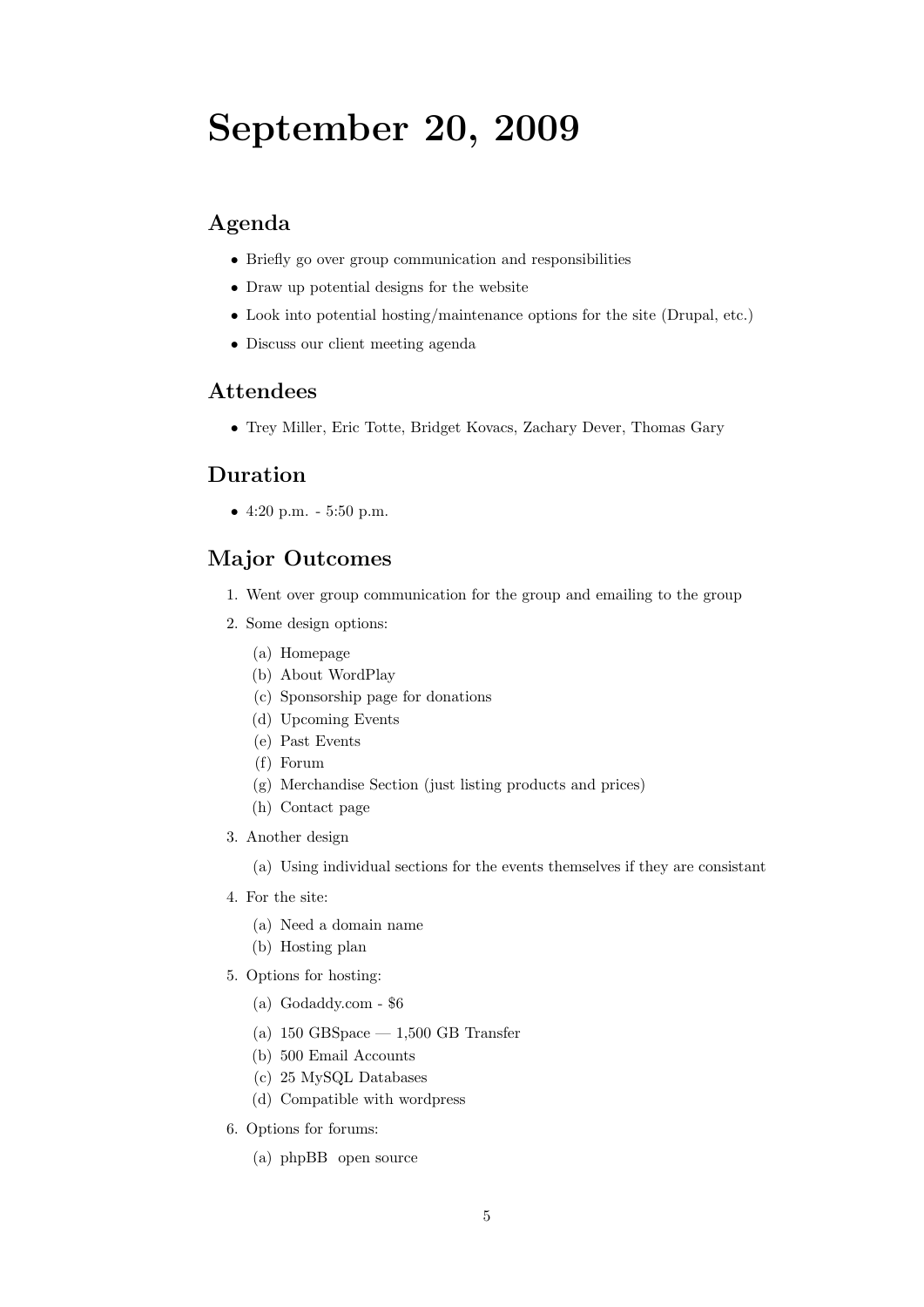# September 23, 2009

### Agenda

- Present website recommendation
- Present mock up designs
	- A sample WordPress website
	- Pick and choose the most favorable design features
- Talk about naming scheme of the website
	- Events vs. PoetrySlam etc.
- Discuss requirements of the website
- What domain name should we use?
- What should we talk to the kids about on Thursday? A brainstorming session?
- A tentative project timeline
- Set a consistent, weekly meeting time
- Discuss other group options

#### Attendees

• Trey Miller, Zachary Dever, Thomas Gary

#### Duration

•  $11:00$  a.m.  $-11:45$  a.m.

- 1. Donney liked the site, thought it was a great start
	- (a) The site should be built for the promotion of WordPlay as an organization and to inform people about WordPlay
	- (b) It will be used for archiving, getting applications for the organization, provide an online community, and to sell merchandise
	- (c) He wants a photo album plugin, possibly a music plugin as well
	- (d) He wants to approve all comments on the blog section
	- (e) User hiearchy:
		- i. Donney Primary Manager
		- ii. 2 staff members under Donney
	- (f) Sections of the site:
		- i. Events
			- A. Calendar
		- ii. Photos separate from other media (videos, music, etc.)
		- iii. About could be the homepage, but probably a separate page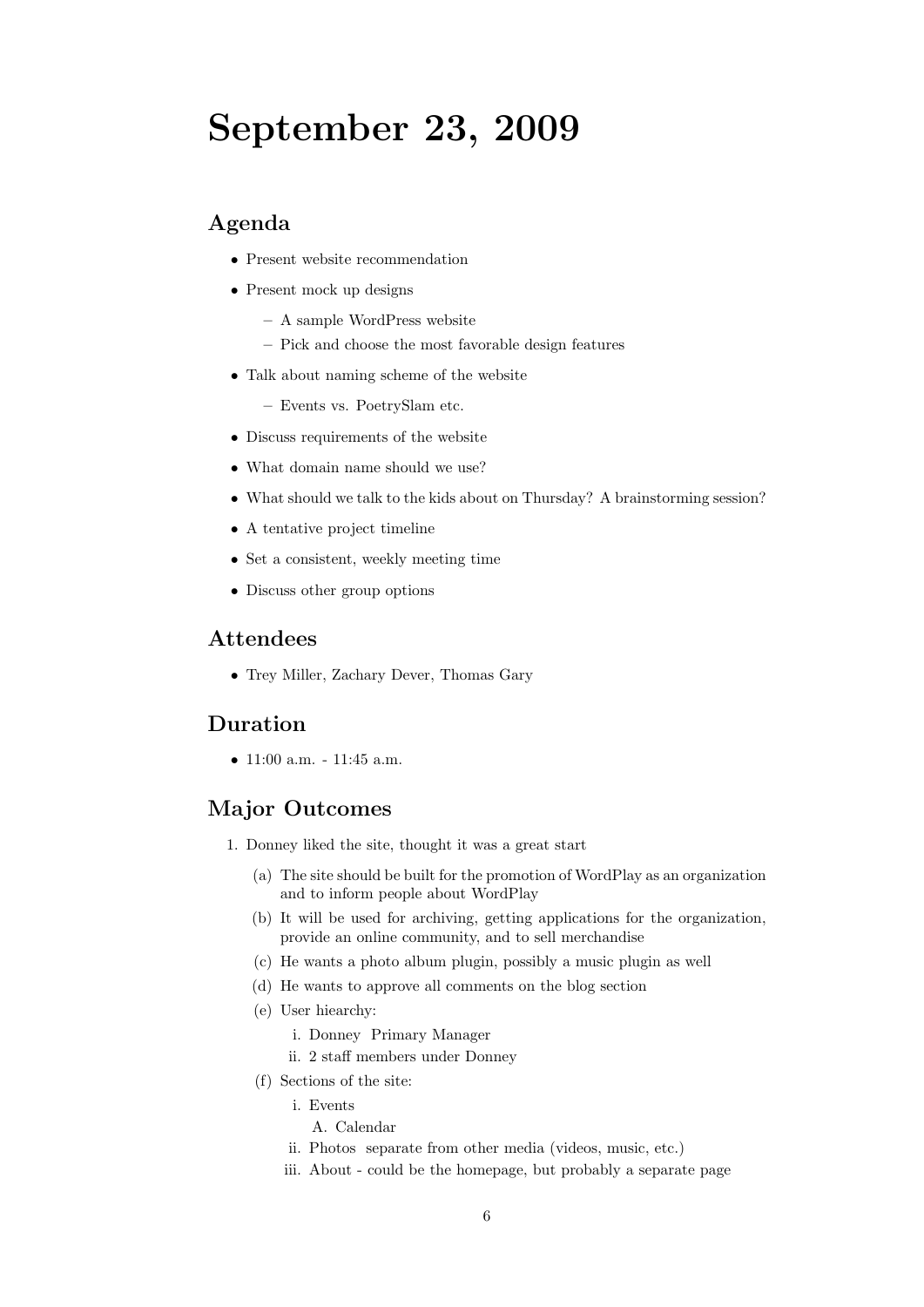- A. Mission/Vision
- B. Contact Us
- iv. Videos and music
- v. Sponsorship
- (g) Options for second group:
	- i. 1 group does technical stuff, other group is hands on with the Word-Play kids
	- ii. Donney doesnt want to manage two different groups
	- iii. Maybe get the other group to use our tools to make a different site and have Donney pick between the two at the end
- (h) We will use an XP approach, releasing a bare bones version of the site and slowly upgrading it with the extras over time
- (i) For next meeting we need to set up a dropbox for Donney to share files with us
- (j) Eventually need to set up a PayPal account for merchandise and donations
- (k) Donney wants to buy the domain name in mid October

i. Wants it to be wordplaybr.org

- (l) From now on all meetings with Donney will be on Wednesday at 10:30am
- (m) Meet at WordCrew on Thursday to speak to the kids
	- i. 4390 Fairfields Ave.
	- ii. 6pm-6:40pm or so